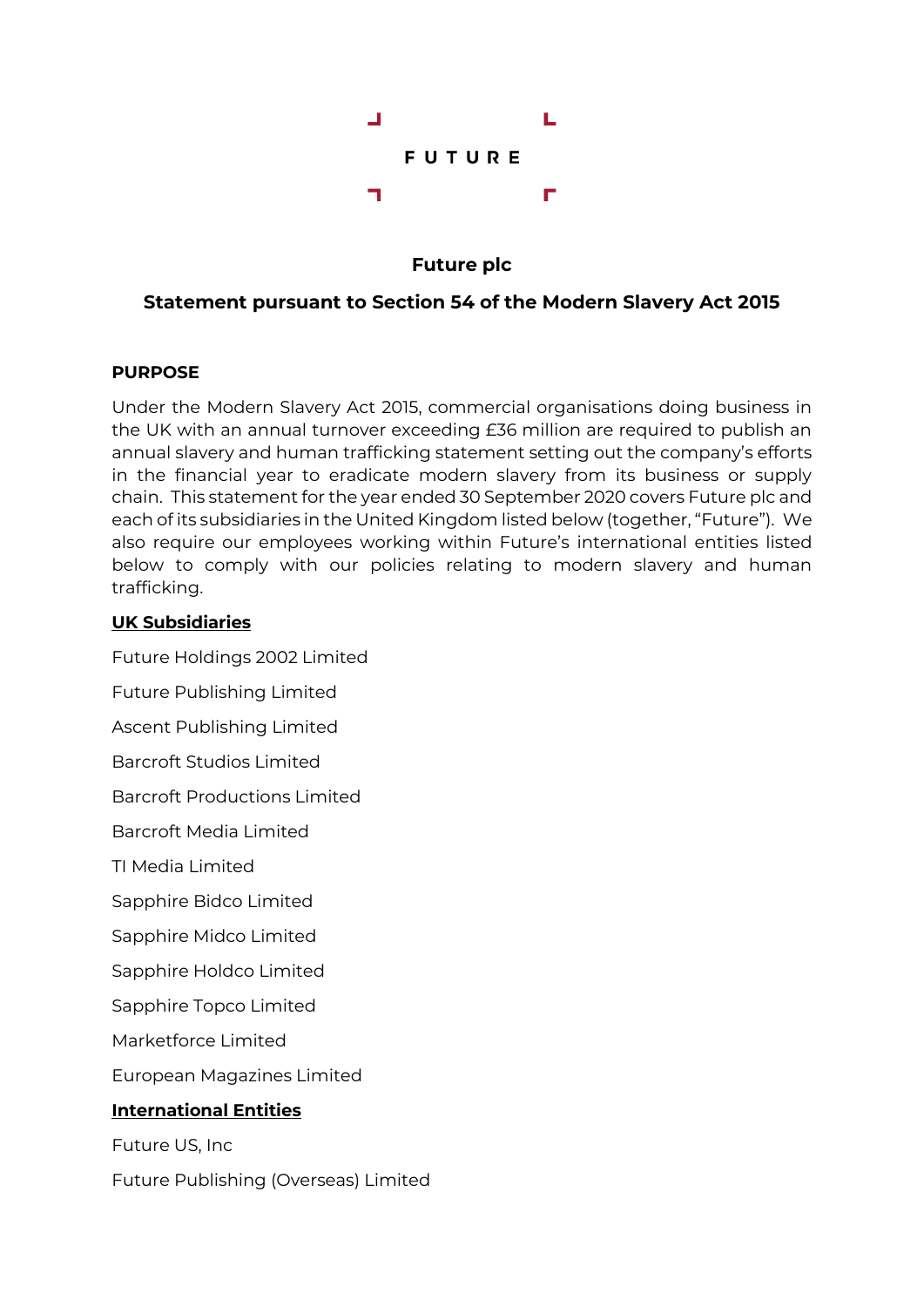Future Publishing s.r.o. MoNa Mobile Nations, LLC MoNa Media Canada Ltd Purch Technologies Sarl SmartBrief, LLC Next Commerce Pty Limited Mozo Pty Ltd

### **OUR BUSINESS**

Future is a global platform for specialist media with scalable diversified brands across online, magazines, events and video. We pride ourselves on the heritage of our brands and loyalty of our communities. We connect people to their passions through the high-quality content we create, the innovative technology we pioneer and the experiences we deliver.

## **OUR SUPPLY CHAINS**

Our supply chains include freelance content suppliers; freelance video production crew; print and digital suppliers; logistics suppliers; cover gift suppliers; subscription fulfilment and magazine distribution and mailing services; venues for live events; large and small technology suppliers based in the UK and worldwide; IT and other office equipment; professional services from our lawyers, accountants and other advisors; and office cleaning and other office facilities services.

### **ACTS TO ADDRESS RISK**

Future is not aware of any slavery or human trafficking in any part of our business or supply chain, and no issues were raised during the year ended 30 September 2020. Therefore, we consider the overall risk level among our supply chains to be low.

During the past year, Future continued to review and monitor each business area to assess the risk of modern slavery in those areas. The entirety of each supply chain is examined. For example, freight forwarders and wholesalers, which are part of the Magazine Distribution chain, have been considered. The highest risk of modern slavery in our supply chains has been judged to be most likely among our cover gift suppliers, who use sourcing companies based in the Far East. However, these sourcing companies carry out extensive auditing and site inspections of their suppliers and factories in this region to monitor the risk of modern slavery.

Due to the Covid-19 pandemic, Future was unable to visit its key production suppliers in the UK as frequently as it has in previous years. However, Future maintains frequent contact with such suppliers and has no concerns with this segment of its supply chain. Future continues to regularly review business relationships and contracts with suppliers from the UK and abroad, either throughout the contract term or upon renewal.